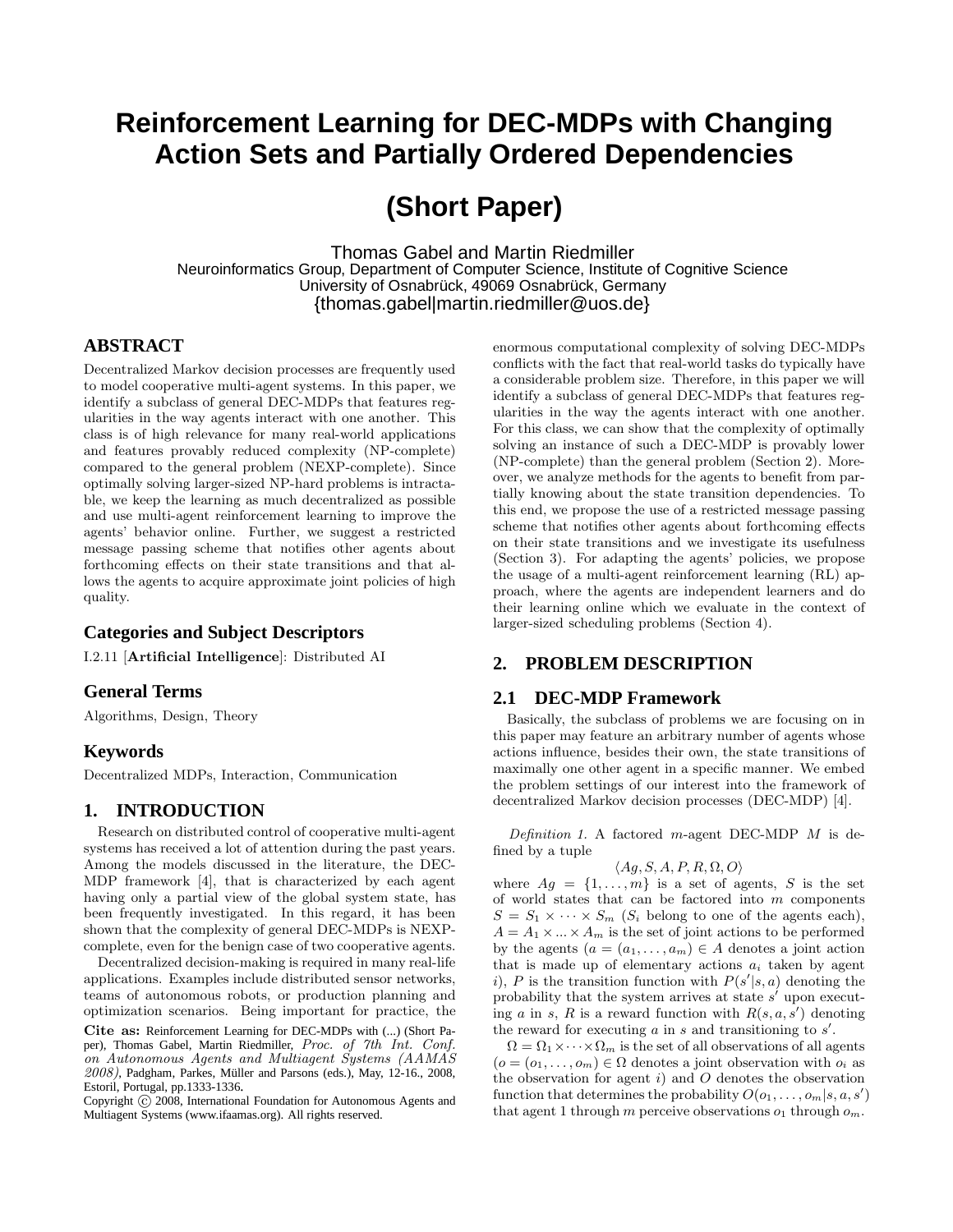Moreover, M is jointly fully observable, i.e. the current state is entirely determined by the amalgamation of all agents' observations: if  $O(o|s, a, s') > 0$ , then  $Pr(s'|o) = 1$ .

We refer to the agent-specific components  $s_i \in S_i$ ,  $a_i \in A_i$ , and  $o_i \in \Omega_i$  as the local state, action, and observation of agent i. A joint policy  $\pi$  is a set of local policies  $\langle \pi_1, \ldots, \pi_m \rangle$ each of which is a mapping from agent  $i$ 's sequence of local observations to local actions, i.e.  $\pi_i : \overline{\Omega}_i \to A_i$ . In the following, we allow each agent to fully observe its local state, i.e. we consider factored  $m$ -agent DEC-MDPs with local full observability which implies that for all agents i and for all local observations  $o_i$  there is a local state  $s_i$  such that  $Pr(s_i|o_i) = 1$ . Note that joint full observability and local full observability of a DEC-MDP do generally not imply full observability, which would allow us to consider the system as a single large MDP and to solve it with a centralized approach.

A factored m-agent DEC-MDP is called reward independent, if there exist local functions  $R_1$  through  $R_m$ , each depending on local states and actions of the agents only, as well as a function  $r$  that amalgamates the global reward value from the local ones, such that maximizing each  $R_i$  individually also yields a maximization of r. Throughout this paper, we will consider the global reward to be the sum of the local ones.

If, in a factored m-agent DEC-MDP, each agent's observation depends only on its current and next local state and on its action, then that DEC-MDP is called observation independent. Then, in combination with local full observability, the observation-related components  $\Omega$  and  $\Omega$  are redundant and can be removed from Definition 1.

While the DEC-MDPs of our interest are observation independent and reward independent, they are not transition independent. That is, the state transition probabilities of one agent may very well be influenced by another agent.

#### **2.2 Variable Action Sets**

We assume that there are some regularities that determine the way local actions exert influence on other agents' states. First, we assume that the sets of local actions  $A_i$  change over time.

Definition 2. A factored m-agent DEC-MDP is said to feature *changing action sets*, if the local state of agent  $i$  is fully described by the set of actions currently selectable by  $i$  $(s_i = A_i \setminus \{\alpha_0\})$  and  $A_i$  is a subset of the set of all available local actions  $A_i = {\alpha_0, \alpha_{i1} \dots \alpha_{ik}}$ , thus  $S_i = \mathcal{P}(A_i \setminus {\alpha_0})$ . Here,  $\alpha_0$  represents a null action that does not change the state and is always in  $A_i$ . We abbreviate  $\mathcal{A}_i^r = \mathcal{A}_i \setminus \{\alpha_0\}.$ 

Concerning state transition dependencies, one can distinguish between dependent and independent local actions. While the former influence an agent's local state only, the latter may additionally influence the state transitions of other agents. As pointed out, our interest is in non-transition independent scenarios. In particular, we assume that an agent's local state can be affected by an arbitrary number of other agents, but that an agent's local action affects the local state of maximally one other agent.

Definition 3. A factored  $m$ -agent DEC-MDP is said to have partially ordered transition dependencies, if there exist functions  $\sigma_i$  for each agent i with

- 1.  $\sigma_i : \mathcal{A}_i^r \to Ag \cup \{\emptyset\}$  and
- 2.  $\forall \alpha \in \mathcal{A}_i^r$  the directed graph  $G_{\alpha} = (Ag \cup \{\emptyset\}, E)$  with  $E = \{(j, \sigma_i(\alpha)) | j \in Ag\}$  is acyclic and contains a path of length m

and it holds  $s'_{i}|s, (a_1 \ldots a_m), (s'_{1} \ldots s'_{i-1}, s'_{i+1} \ldots s'_{m}))$  $= P(s'_i | s_i, a_i, \{a_j \in A_j | i = \sigma_j(a_j), j \neq i\}).$ 

The influence exerted on another agent always yields an extension of that agent's action set: If  $\sigma_i(\alpha) = j$ , i takes local action  $\alpha$ , and the execution of  $\alpha$  has been finished, then  $\alpha$  is added to  $A_i(s_i)$ , while it is removed from  $A_i(s_i)$ .

So, the  $\sigma_i$  functions indicate whose other agents' state is affected when agent i takes a local action. Also, condition 2 in Definition 3 implies that for each local action  $\alpha$  there is a total ordering of its execution by the agents. While these orders are total, the global order in which actions are executed is only partially defined by that definition and subject to the agents' policies. Lemma 1 states that for the problems considered any local action may appear only once in an agent's action set and, thus, may be executed only once.

 $Lemma 1.$  In a factored  $m$ -agent DEC-MDP with changing action sets and partially ordered transition dependencies it holds:  $\forall i \in Ag, \forall \alpha \in \mathcal{A}_i^r, \forall t \in \{1...T\}$  and  $\forall \overline{s}_i =$  $(s_i^1 \dots s_i^t)$ : If there is a  $t_a$   $(1 \le t_a < T)$  with  $\alpha \in s_i^{t_a}$  and a  $t_b$   $(t_a < t_b \leq T)$  with  $\alpha \notin s_i^{t_b}$ , then  $\forall \tau \in \{t_b \dots T\} : \alpha \notin s_i^{T}$ .

PROOF. The proofs of this and of the following lemmas are omitted due to space constraints.  $\quad \Box$ 

## **2.3 Implications on Complexity**

While the complexity of solving general DEC-MDPs is known to be NEXP-complete [4], several authors have identified subclasses of the general problem that provably yield lower (NP-complete) complexity (e.g. [3, 6, 2]). As shown in [9], a key factor that determines whether the problem complexity is reduced to NP-completeness is whether the agents' histories can be compactly represented. In particular, there must exist an encoding function  $Enc_i : \Omega_i \to E_i$  such that

- 1. a joint policy  $\pi = \langle \pi_1 ... \pi_m \rangle$  with  $\pi_i : E_i \to A_i$  is capable of maximizing the global value and
- 2. the encoding is polynomial, i.e. that  $|E_i| = O(|S|^{c_i})$ .

For our class of factored m-agent DEC-MDPs with changing action sets and partially ordered transition dependencies we can define an encoding that adheres to both of these conditions, thus showing that those problems are NP-complete.

The interaction history of a DEC-MDP is the sequence of local observations  $\overline{o}_i \in \overline{\Omega}_i$  which in our case corresponds to the history of local states  $\overline{s}_i \in \overline{S}_i = \overline{X}_{t=1}^T S_i$ , since we assume local full observability (recall that  $S_i = \mathcal{P}(\mathcal{A}_i^r)$ ).

Definition 4. Given a local action set  $A_i = {\alpha_0 ... \alpha_k}$ and a history  $\overline{s}_i = (s_i^1 \dots s_i^t) \in \overline{S}_i$  of local states of agent i, the encoding function is defined as  $Enc_i : \overline{S}_i \to E_i$  with  $E_i = C_{\alpha_1} \times \cdots \times C_{\alpha_k}$  and  $C_{\alpha_j} = \{0, 1, 2\}$ . And it holds  $Enc_i(\overline{s}_i) = (c_{i,\alpha_1} \dots c_{i,\alpha_k}) \in E_i$  with τ i

$$
c_{i,\alpha_j} = \begin{cases} 0 & \text{if } \nexists \tau \text{ with } \alpha_j \in s \\ 1 & \text{if } \alpha_j \in s_i^t \\ 2 & \text{else} \end{cases}
$$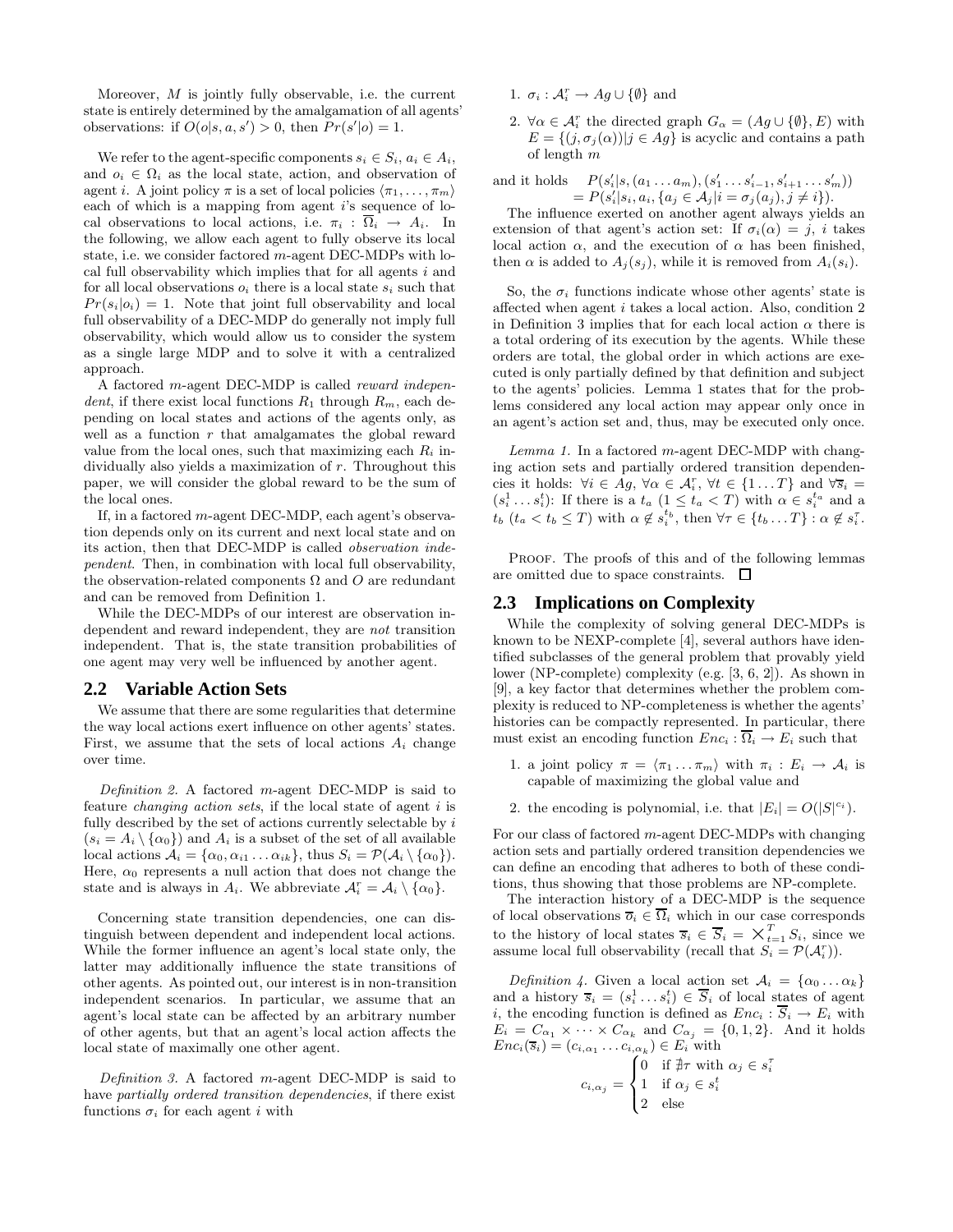Basically, the encoding guarantees that each agent knows whether some local action has not yet been, is currently, or had been in its action set. Proving that this encoding is capable of representing the optimal policy and showing that it is a polynomial encoding, we can conclude that the subclass of DEC-MDPs we identified is NP-complete.

Lemma 2.  $Enc_i$  provides a polynomial encoding of agent i's observation history.

Lemma 3.  $Enc<sub>i</sub>$  provides an encoding of agent i's observation history such that a joint policy  $\pi = \langle \pi_1 ... \pi_m \rangle$  with  $\pi_i : E_i \to A_i$  is sufficient to maximize the global value.

As deciding a polynomially encodable DEC-MDP is NPhard [9], solving a factored m-agent DEC-MDP with changing action sets and partially ordered dependencies is so, too.

#### **3. RESOLVING DEPENDENCIES**

Besides using an encoding of an agent's interaction history (Section 2), there are other options for exploiting the regularities in the transition dependencies of the class of DEC-MDPs we identified that.

#### **3.1 Reactive Policies and Their Limitations**

An agent taking its action based solely on its most recent local observation  $s_i \subseteq A_i$  is in general not able to contribute to optimal joint behavior: It faces difficulties in assessing the value of its idle action  $\alpha_0$ . Because a purely reactive agent has no information related to other agents and dependencies at all, it is incapable of properly distinguishing when it is favorable to remain idle and when not. For these reasons, we exclude  $\alpha_0$  from all  $\mathcal{A}_i$  for purely reactive agents.

Definition 5. For an m-agent DEC-MDP with changing action sets and partially ordered transition dependencies, a *reactive policy*  $\pi^r = \langle \pi_1^r \dots \pi_m^r \rangle$  consists of m reactive local policies with  $\pi_i^r : S_i \to \mathcal{A}_i^r$  where  $S_i = \mathcal{P}(\mathcal{A}_i^r)$ .

That is, purely reactive policies always take an action  $\alpha \in \mathbb{R}$  $A_i(s_i) = s_i$  (except for  $s_i = \emptyset$ ), even if it was better to stay idle and wait for a transition from  $s_i$  to some  $s'_i = s_i \cup {\alpha'}$ induced by another agent, and then execute  $\alpha'$  in  $s'_i$ .

## **3.2 Awareness of Dependencies**

In Definition 4, we stated that the probability that agent  $i$ 's local state moves to  $s_i$ ' depends on that agent's current local state  $s_i$ , its action  $a_i$ , as well as on the set  $\{a_i \in A_i | i =$  $\sigma_i(a_i), i \neq j$  =:  $\Delta_i$ , i.e. on the local actions of all agents that may influence agent i's transition. Although knowing  $\Delta_i$  is in general not feasible for each agent, we may enhance the capabilities of a reactive agent  $i$  by allowing it to get at least some partial information about this set. For this, we extend a reactive agent's local state space from  $S_i = \mathcal{P}(\mathcal{A}_i^r)$ to  $\hat{S}_i$  such that for all  $\hat{s}_i \in \hat{S}_i$  it holds  $\hat{s}_i = (s_i, z_i)$  with  $z_i \in \mathcal{P}(\mathcal{A}_i^r \setminus s_i)$ . So,  $z_i$  is a subset of the set of actions currently not in the action set of agent i.

Definition 6. Let  $1 \dots m$  be reactive agents acting in a DEC-MDP, as specified in Definition 3, whose local state spaces are extended to  $S_i$ . Assume that current local actions  $a_1 \ldots a_m$  are taken *consecutively*. Given that agent j decides for  $a_i \in A_i(s_i)$  and  $\sigma_i(a_i) = i$ , let also  $s_i$  be the local state of i and  $\hat{s}_i$  its current extended local state with  $\hat{s}_i = (s_i, z_i)$ . Then, the transition dependency between  $j$  and  $i$  is said to be resolved, if  $z_i := z_i \cup \{a_j\}.$ 

Resolving transition dependencies according to Definition 6 means letting agent i know some of those current local actions of other agents by which i's local state will soon be influenced. Since, for the class of problems we are dealing with, inter-agent interferences are always exerted by changing (extending) another agent's action set, in this way agent  $i$  gets to know which further action(s) will soon be available in its action set. Integrating this piece of information into  $i$ 's extended local state description  $S_i$ , i gets the opportunity to willingly stay idle (execute  $\alpha_0$ ) until the announced action  $a_j \in z_i$  enters its action set and can finally be executed.

The notification of agent  $i$ , which instructs him to extend its local state component  $z_i$  by  $a_j$ , may easily be realized by a simple message passing scheme (assuming cost-free communication between agents) that allows agent  $i$  to send a single directed message to agent  $\sigma_i(\alpha)$  upon the local execution of  $\alpha$ . Obviously, this kind of partial resolving of transition dependencies is particularly useful in applications where the execution of atomic actions takes more than a single time step and where, hence, decision-making proceeds asynchronously across agents. Under those conditions, up to half of the dependencies in  $\Delta_i$  (over all i) may be resolved.

## **4. DISCUSSION AND EVALUATION**

Distributed problem solving in practice is often characterized by a factored system state description where the agents base their decisions on local observations. Also, our assumptions that local actions may influence the state transitions of maximally one other agent and that any action has to be performed only once are frequently fulfilled. Sample real-world applications include scenarios from manufacturing, production planning, or assembly line optimization, where typically the production of a good involves a number of processing steps that have to be performed in a specific order. In a factory, however, usually a variety of products is assembled concurrently, which is why an appropriate sequencing of single operations is of crucial importance for overall performance. Thus, the class of factored m-agent DEC-MDPs with changing action sets and partially ordered transition dependencies covers a variety of such scheduling problems, for example flow-shop and job-shop scheduling scenarios [7]. Beyond that, a big portion of supply chain problems where complex items are assembled through a series of steps are covered. Other practical application domains to which our model is of relevance include network routing (e.g. sub-task of determining the order of forwarding packets), railway traffic control (e.g. task of allowing trains to pull into the station via agent-based track switches), or workflow management.

#### *Joint Policy Acquisition with RL*

Solving a DEC-MDP optimally is NEXP-hard and intractable for all except the smallest problem sizes. Unfortunately, the fact that the subclass of DEC-MDPs we identified is in NP and hence simpler to solve, does not rid us from the computational burden implied. So, our goal is not to develop yet another optimal solution algorithm applicable to small problems only, but to use a technique capable of quickly finding approximate solutions in the vicinity of the optimum.

We let the agents acquire their local policies independently of the other agents by repeated interaction with the DEC-MDP and concurrent evolvement of their policies. Our learning approach is made up of alternating data collection and learning stages that are being run concurrently within